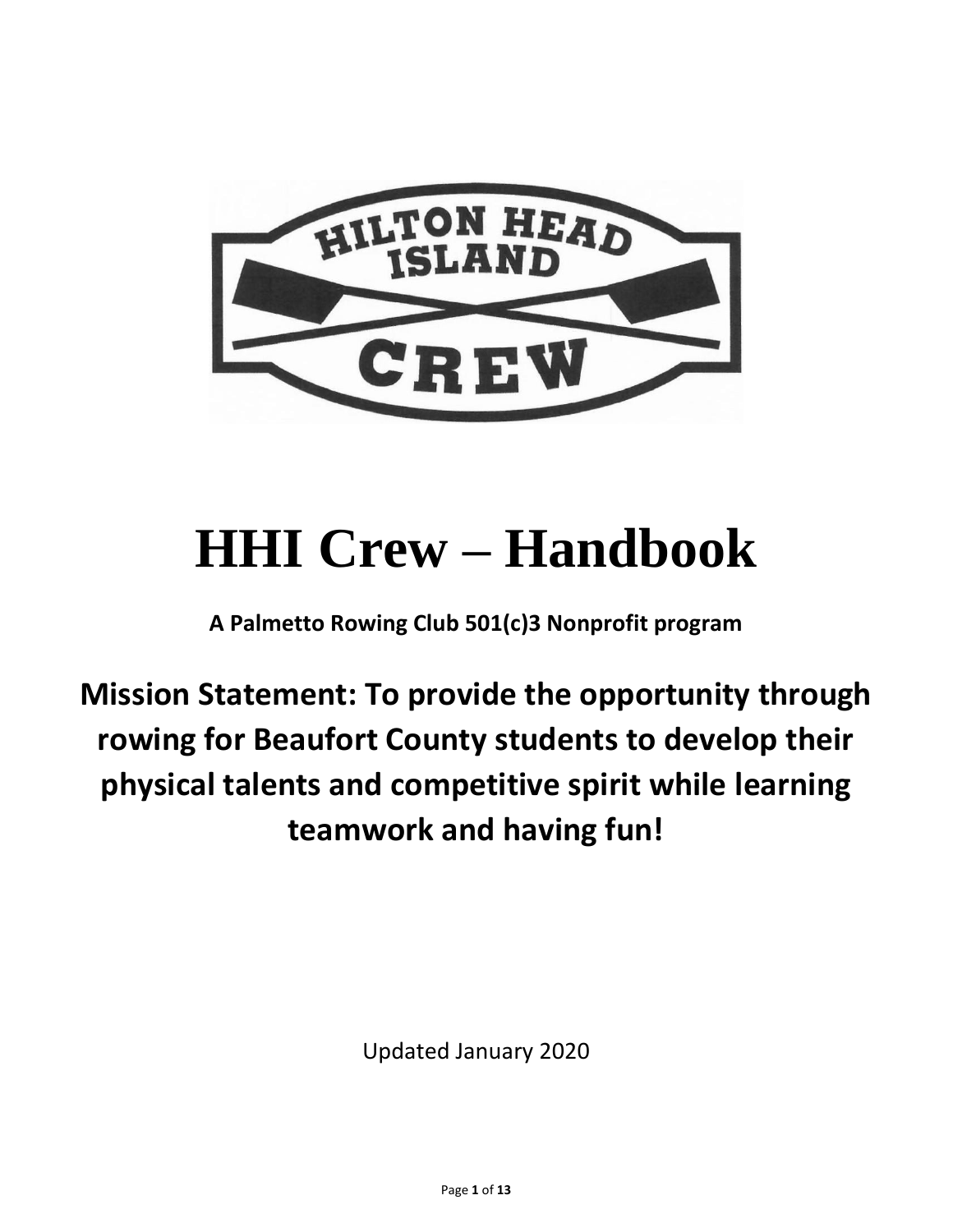# **Table of Contents**

|                                        | Page 3  |
|----------------------------------------|---------|
| Meet the Coaches and Board             |         |
|                                        |         |
|                                        | Page 4  |
| Dues and Fees                          |         |
| <b>Financial Agreement</b>             |         |
| Scholarships                           |         |
| <b>Fundraisers</b>                     |         |
| <b>Fundraising Policy</b>              |         |
| Sponsorships                           |         |
|                                        |         |
|                                        | Page 6  |
| <b>Practice Schedule</b>               |         |
| <b>Practice Attire</b>                 |         |
| <b>Practice Nutrition</b>              |         |
| <b>Attendance Policy</b>               |         |
| Questionable Weather                   |         |
|                                        | Page 7  |
|                                        |         |
|                                        | Page 8  |
| Regatta Fees                           |         |
| Waivers                                |         |
| Uniforms                               |         |
| <b>Team Sportsmanship</b>              |         |
| Race Day Nutrition                     |         |
| <b>Regatta and Travel Policy</b>       |         |
| <b>Chaperone Policy</b>                |         |
| <b>Information for Parents.</b>        | Page 10 |
| <b>General Membership Requirements</b> |         |
| Volunteer Responsibility               |         |
| Safety                                 |         |
| <b>Grievance Policy</b>                |         |
| Media Policy                           |         |
|                                        |         |
|                                        | Page 12 |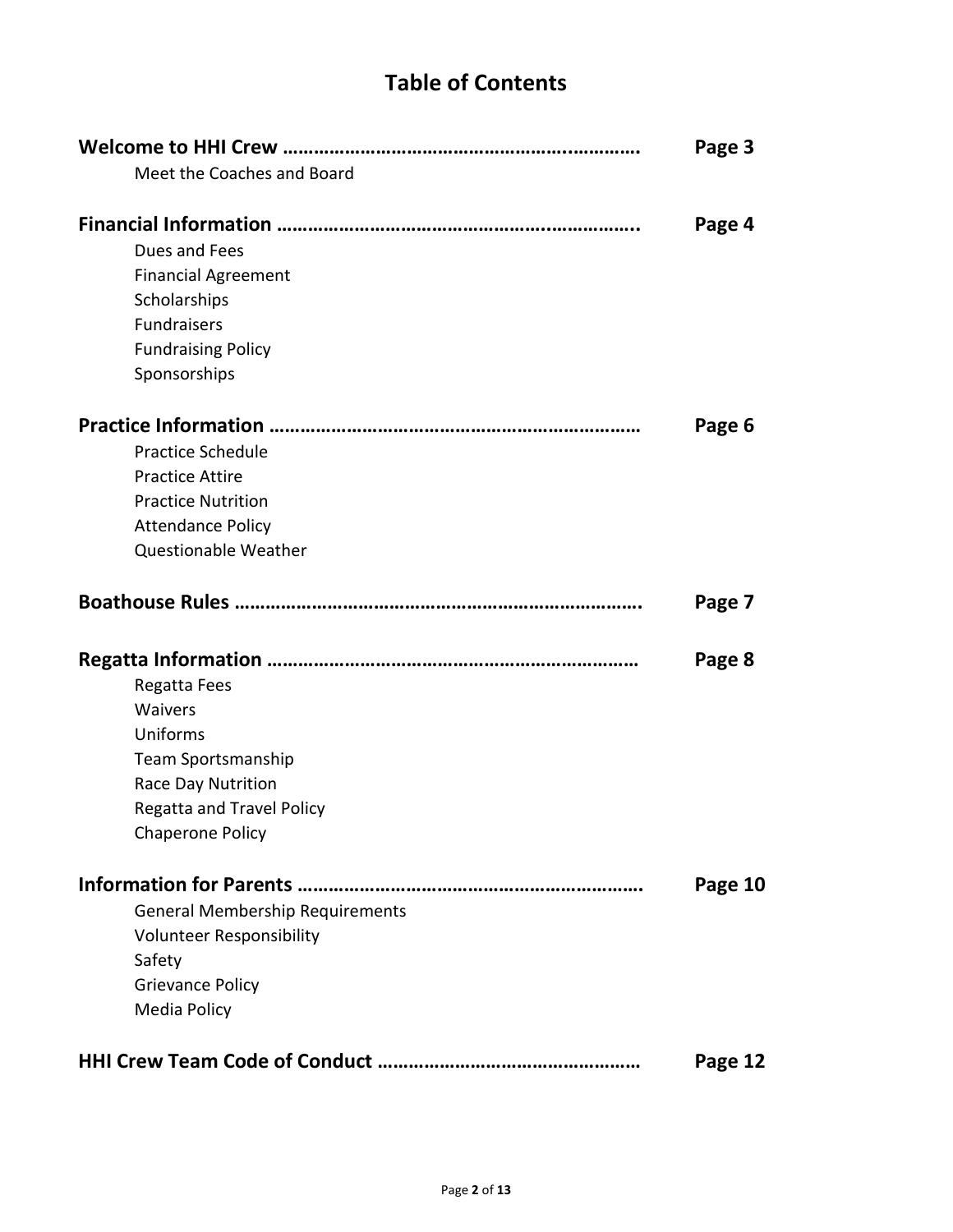# **Welcome to HHI Crew!**

Welcome to the Hilton Head Island Crew, a scholastic rowing team for students in Beaufort County. This handbook contains information to help new athletes and their families understand this exciting sport and the policies and procedures that govern the day-to-day activities of the rowing program.

HHI Crew is a 501(c)(3) nonprofit organization located on Hilton Head Island and operated under the umbrella of the Palmetto Rowing Club. HHI Crew introduces high school age students to the sport of rowing. The program is managed and run at the direction of the Board of Directors of Hilton Head Island Crew. Board members are typically parents of athletes, coaches, and a Palmetto Rowing Club (PRC) representative.

#### **Board Members**

|                     | rowhhi@gmail.com             |              |
|---------------------|------------------------------|--------------|
| President           | joygentile@outlook.com       | 678-878-7459 |
| Vice President      | davidaerdman@gmail.com       | 843-363-9114 |
| Treasurer           | rhondarose93@gmail.com       | 843-304-3518 |
| <b>Board Member</b> | iliv4seasons@aol.com         | 631-988-3213 |
|                     | HHI Crew information e-mail: |              |

# **Coaches**

**Dave Erdman, Head Coach -** Dave is one of the community members that resuscitated the HHI Crew Club. He began coaching in 2007. He rowed for his high school and for Cornell University as well as the New Haven Rowing Club and currently rows with the Palmetto Rowing Club. He has a Level II Coaching Certification from the US Rowing Association. Dave is married to Christine and lives in Sea Pines Plantation.

**Charles (Chuck) Yocum, Co-Head Coach –** Chuck Yocum has lived on Hilton Head Island for the last 14 years. Chuck rowed at Holy Spirit High School in Absecon NJ where he won 2 SRAA National Championships – Varsity Straight 4 and the Varsity 8.

At Boston University Chuck stroked the Freshman, JV and Varsity heavyweight 8's. Accomplishments included a Silver medal at The Head of The Charles Regatta and rowing in the Varsity 8 Grand Finals at Eastern Sprints.

Chuck helped coach the HHIHS Crew in 2006/2007 and has wanted to return to coaching the sport he loves ever since. Chuck wants to focus his energies on continuing to build on the successes HHIC has enjoyed to-date and to develop the sport of rowing in the Lowcountry. His philosophy is "an island surrounded by great rowing water should have at least one top notch rowing program."

**Susannah Winters, Assistant Coach –** Susannah was a National Kayaking Team Champion along with having 10 years of management experience working for Lululemon. Being a National Team athlete along with her health and fitness experience will bring a whole new level of depth to our HHI Crew rowing program.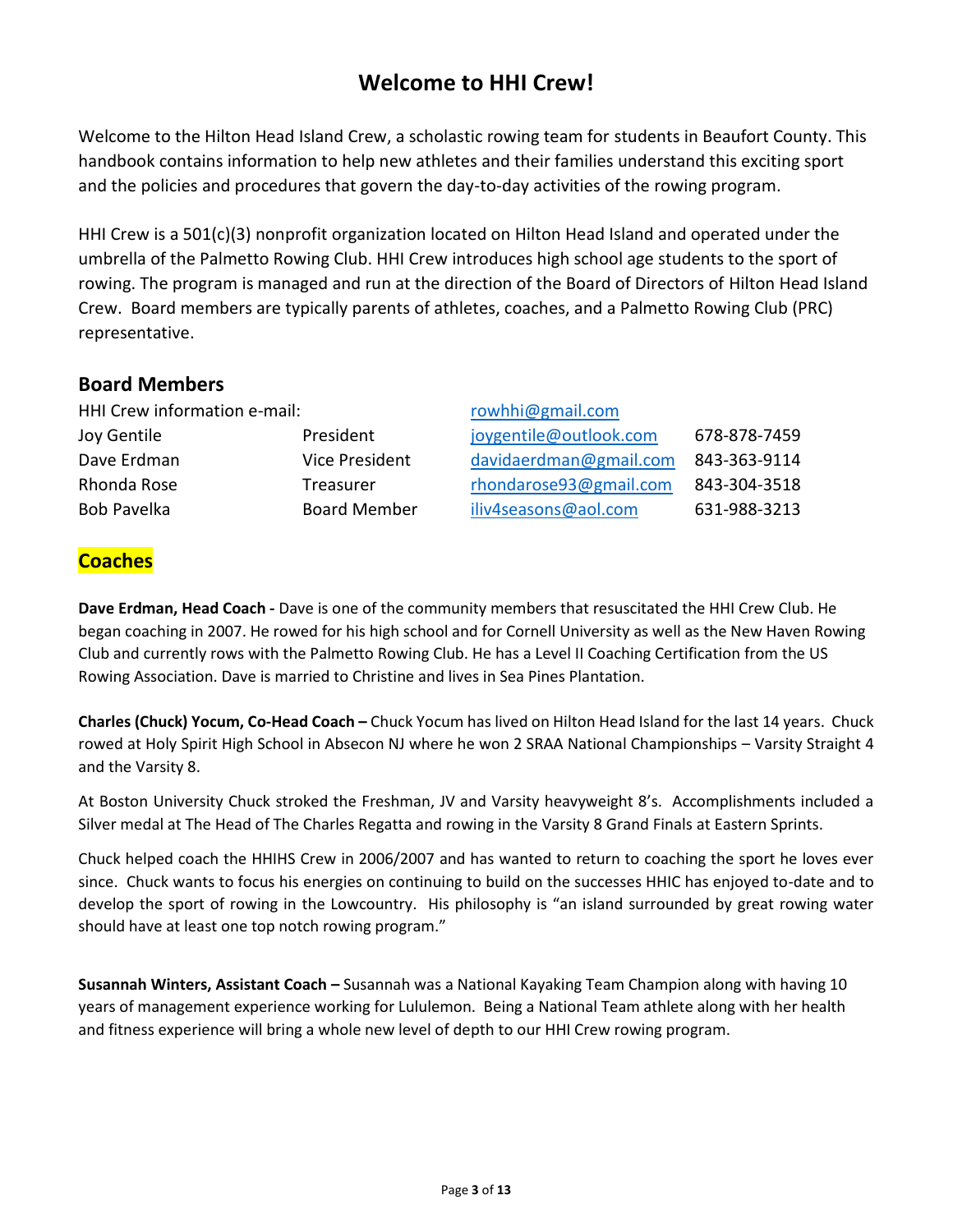# **Financial Information**

## **Dues and Fees**

**Season Fees** cover coaching costs, equipment repairs, insurance, maintenance, uniforms and other miscellaneous expenses. All season dues and uniform fees are due by the first day of practice for returning rowers or after two weeks for novice rowers. Be aware there are no refunds or prorated amounts for sicknesses, suspensions, injuries or family emergencies. Make your checks or money orders payable to HHI Crew. The Treasurer will accept payments at Registration meetings or on the first day of practice. We accept cash, check or credit card. If you are unable to pay by the due date, you must submit a scholarship form in lieu of payment. Late scholarship forms may not be accepted.

**Fall Season Fees**: \$500 for 12 weeks, 5 days a week of practice with 3 Regattas. **Spring Season Fees**: \$500 for 12 - 14 weeks, 5 days a week of practice and 4 to 5 Regattas.

**Regatta Fees**: \$100 to \$115 per race depending on Hotels and Transportation needs. Regatta/racing fees are determined at the beginning of the season based on the estimated cost of the trips. The fee covers transportation to and from the race site, hotel room (four athletes per room), dinner Friday night, snacks and lunch on Saturday, costs for hauling the shells and registration fees for the team. The fee does not cover lunch on Friday or dinner on Saturday evening on the way home.

**Uniforms**: Approximately \$80 - \$85 for unisuits (new rowers only unless there is a uniform change) Uniforms will be ordered by a member of the HHI Crew Board. Our supplier is Sew Sporty and we must allow 3 weeks for shipment. Athletes are expected to be in matching uniforms for races/regattas. A boat can be disqualified if all athletes are not wearing the same uniforms.

#### **Financial Agreement**

Novice athletes season dues are due before the third full week of practice begins. Returning Athletes will not be allowed to participate in practice if their season dues are not paid by the end of the first week of practice or a payment plan is not set-up. If you need help with dues you may apply for a full or partial scholarship and any family can request the payment plan option. The scholarship application is due before practice can begin. Regatta fees are due one week before regatta or your athlete will not be eligible to compete.

**Leaving the team, regardless of reason, does not entitle you to a refund.** Novice rowers are entitled to a full refund for the first two weeks of practice. After two weeks, novice rowers will be subject to the same rules as returning rowers.

#### **Scholarships**

It is the goal of HHI Crew to allow every student interested in participating in the sport of rowing the opportunity to do so. HHI Crew's parent organization, the Palmetto Rowing Club, affords HHI Crew the luxury of offering a certain number of scholarships each season. If you feel you qualify for a scholarship, please contact one of the Coaches or the Treasurer for an application.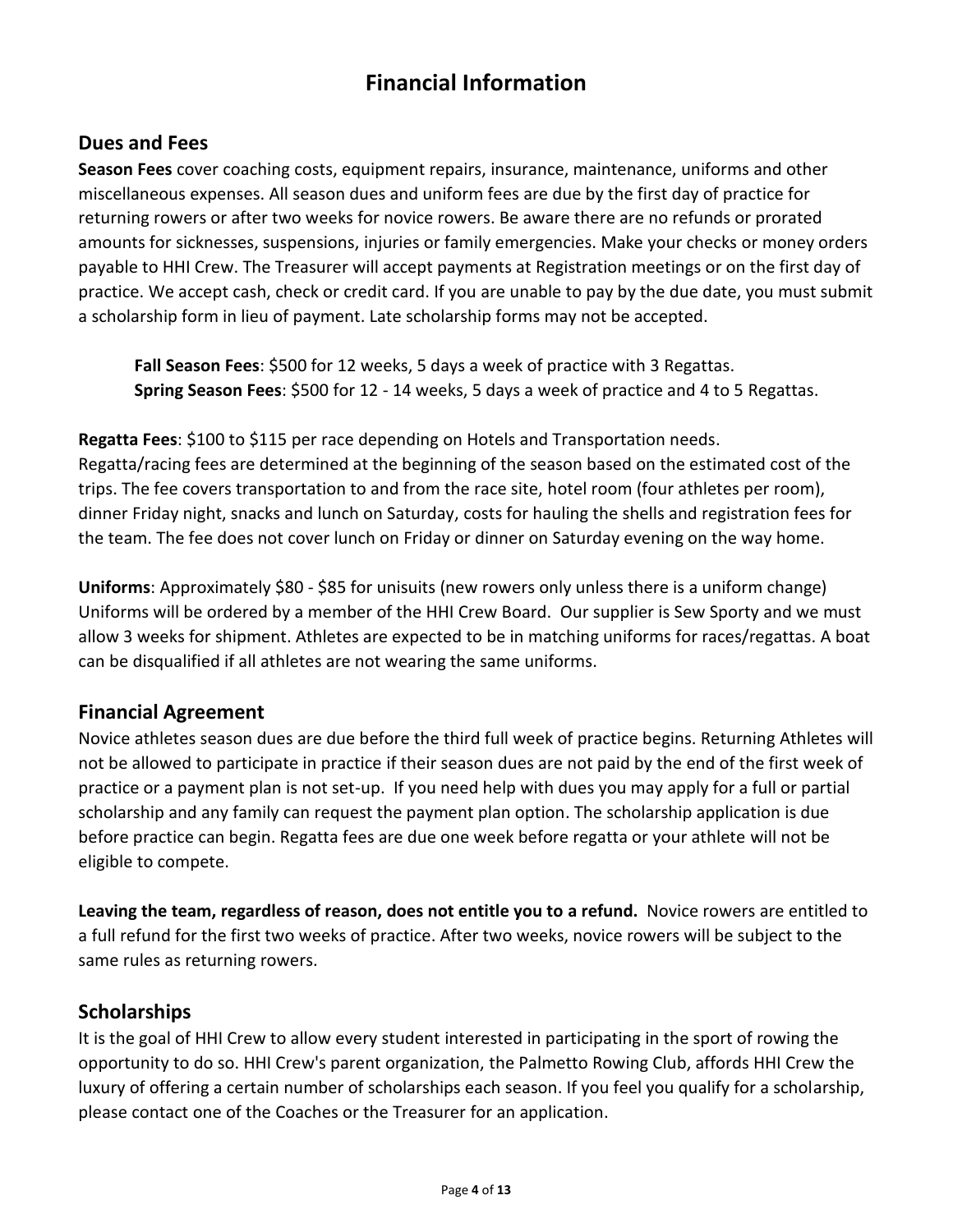# **Fundraisers**

Fundraisers help us keep dues low and purchase needed equipment. All rowers and families are expected to participate in fundraisers. Further information will be provided to the team at the beginning of each season and parent assistance with the set-up and advertising of HHI Crew Fund Raisers is strongly requested.

# **Fundraising Policy**

Crew is an expensive sport with expensive equipment. In order to keep dues low we only use dues for our day to day operating expenses. In order to improve, expand or upgrade our equipment to be competitive, we rely on fundraisers. Every HHI Crew athlete and their families is expected to fully participate in our two seasonal fundraisers. Please mark the dates on your calendar and plan accordingly.

# **Sponsorships**

Rowers and their families are encouraged to solicit corporate and personal sponsorships which will also help fund new equipment such as boats, oars and ergs. We have several sponsorship levels for companies and individuals.

#### ➢ **Shell Sponsor \$1,200/year**

Become a Shell Sponsor for one of our team shells. Your company name will be displayed on a vinyl banner on the boat house, and on the trailer, website and team t-shirts.

#### ➢ **Seat Sponsor \$750/year**

Seat Sponsors will help fund ground support needs at regattas including tents, transportation, food service and equipment for our team base operations. As a Seat Sponsor you will receive recognition on our website, regatta tents and team t-shirts.

#### ➢ **Oarsman \$500/year**

Become an Oarsman Sponsor and receive recognition on our website and team t-shirts.

#### ➢ **Spectator \$100/year**

Support the Team by donating the Race Fees for one Rower to attend one Regatta this season!

The above amounts are meant as guidelines for solicitation. We would welcome any amount the company or person would be willing to give. A letter for tax purposes will be supplied upon request.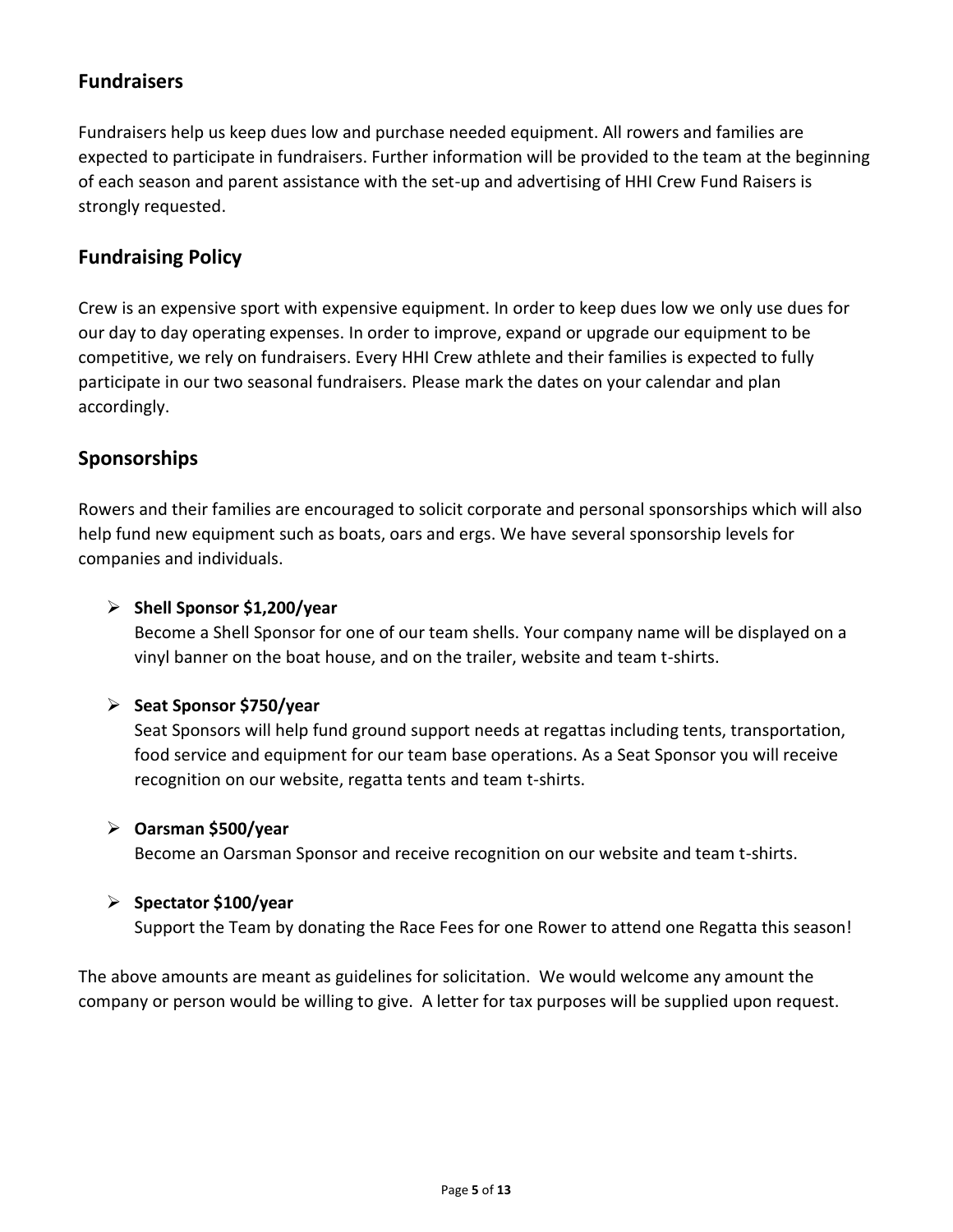# **Practice Information**

# **Practice Schedule**

Practices will be held from 4:30pm to 7:30pm Monday, Tuesday, Thursday and Friday and from 8:30am to 11:30am on Saturday mornings. On the weeks of a scheduled regatta, there will be no Saturday practice and practices will be made up on the Wednesday before the race.

#### **Practice Attire**

All athletes need to wear appropriate athletic attire. Shorts need to be spandex training shorts. Good running shoes are required at every practice for land based workouts. Athletes should bring an extra, dry set of clothes and a lightweight wind jacket in case of rain. Optional equipment is a hat, sunglasses, sunscreen, bug spray or water shoes. In case of cooler weather, dress in layers.

## **Practice Nutrition**

Practices consist of rigorous physical conditioning, modified for an athlete's fitness level, in addition to rowing workouts on the water. Athletes need a high protein snack between school and practice. We do not recommend sugary snacks or fast foods. In addition, every athlete must bring a water bottle or other hydration methods and must stay hydrated throughout practice. This is particularly important on hot and humid days.

## **Attendance Policy**

#### **Varsity Attendance Policy**

- Earlier than the 4:30 PM designated time for practice is "on time" and on time is "late".
- As soon as you know that you will be late you must text your coaches.
- Unexpected and unexcused absences affect the whole boat you are a part of. You are required to notify the coach as soon as you know and a minimum of 24 hours prior to being absent so the necessary arrangement can be made to replace you. If you become sick during the day or the teacher keeps you after school you must text the coach as soon as you know.
- Varsity rowers absences must be 10% or less of scheduled practices in any given season to remain eligible to race. That would be 5 days out of a typical 11 week, 55 day season. The average rower missed 3.6 days in the Spring 2016 Season and only 8 rowers had absences exceeding 10%. Exceptions will be made for major injuries or illnesses but you must regain your physical strength and stamina before being eligible to race.
- If you absence rate approaches 10% you will be reminded. Once exceeding 10% you are not eligible to race until your overall absence rate is below 10% for the week preceding the race.
- You must row the entire week prior to the race to be eligible to race on that weekend.

#### **Novice Attendance Policy**

- Overall your absences must be 18% or less, which is 10 days out of an 11 week, 55 day season. This is only for the purpose of accommodating a trip or vacation pre-planned prior to joining the team and which cannot be rescheduled without monetary penalty.
- You must row the entire week prior to the race to be eligible to race on that weekend.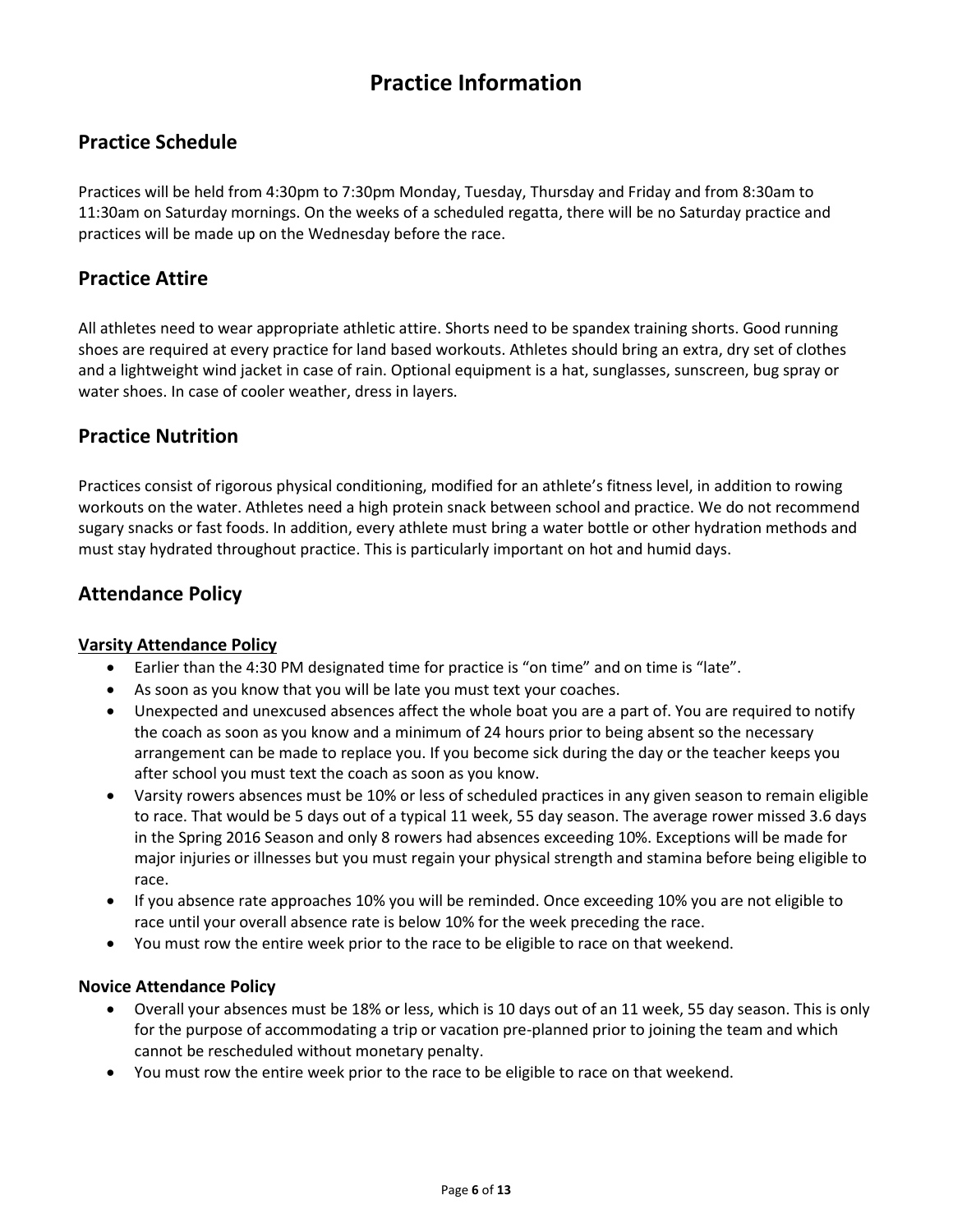# **Questionable Weather**

Rowing is an outdoor sport and therefore affected by the weather. We do not row in high winds, lightning or heavy downpours. Practices will run during light rain showers in order to prepare athletes for similar conditions at regattas. Usually practices will be run on land and indoors during inclement weather. Coaches will communicate the "Remind App" if there are any changes in to practice due to weather.

# **Boathouse Rules**

- ❖ All rowers are expected to act in a courteous, respectful and responsible manner with good sportsmanship and team spirit.
- ❖ No tobacco, alcohol or drug use (except under a Doctor's care)will be tolerated.
- ❖ Early is on time, on time is late (if practice starts at 4:30pm then we should be ready at 4:30 pm, and not using the bathroom, changing into practice attire, using our cell phones or doing anything else that does not pertain to practice)
- ❖ "Hands on" means there will be **no talking** when handling, transporting, rowing or docking our very expensive shells. The Coaches and Coxswains commands must be heard and complied with **at all times**.
- ❖ There will be no horseplay or running in or around the Boat Shed or parking lot, especially when there are shells in slings.
- ❖ No cell phones during practice, parents are welcome to call the coaches in emergency situations. Cell phones are a distraction during practice time.
- ❖ Spandex or Compression shorts along with proper running shoes and 1 or 2 large bottles of water are required EVERY practice.
- ❖ We jog to and from the dock, the bathroom, and any other place that we go. The exception being when we are handling our shells.
- ❖ No inappropriate, offensive, vulgar foul language or derogatory actions and/or comments will be tolerated.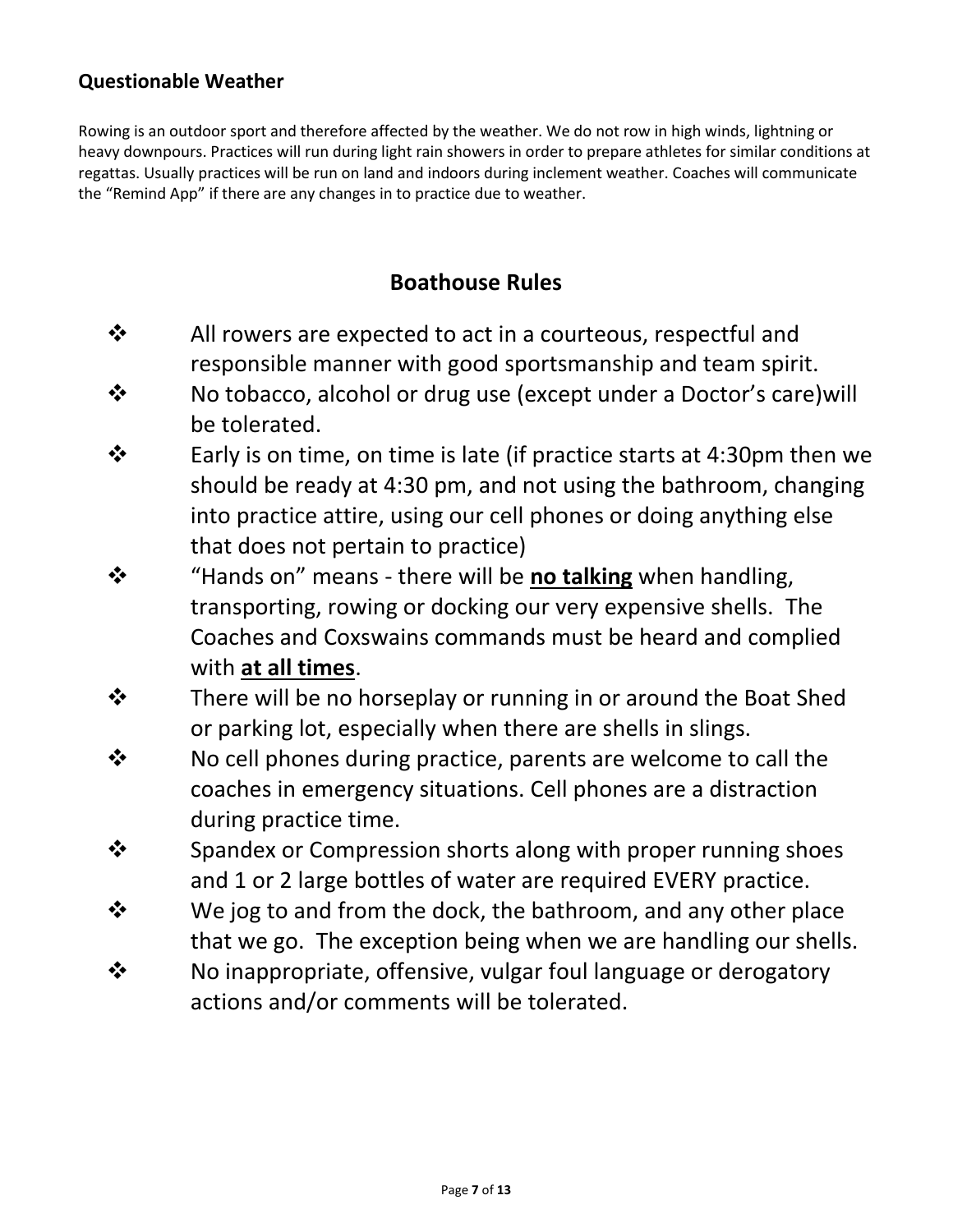# **Regatta Information**

# **Regatta Fees**

Regatta fees include race fees, transportation to and from the Regatta, Friday night hotel, Friday night dinner and all food at the Regatta as part of the food tent. Currently, race dues are set at \$100.00.

#### **Waivers**

#### **Online Waiver Instructions for US Rowing:**

- 1. Go to https://rosters.usrowing.org
- 2. Enter the club code: 3DTXJ -click Submit
- 3. Search by Last name and Birth date, Click Next
- 4. Choose your name from list (if multiple choose # 1) and click Next or Click Not Listed Above
- 5. Enter/Update your information including choosing a password. Passwords must be 8 characters minimum. Enter at least one Emergency Contact and click Submit.
- 6. **IMPORTANT:** Waiver must be submitted *by the athlete or their legal guard*ian. (Coaches are not permitted to submit a waiver on a rower's behalf)

## **NOARA (Florida) Online Waivers:**

1. The Coaches and Board Members will assist with the rowers signing up for the NOARA (Florida) Online Waiver.

## **Uniforms**

All rowers must have the team approved uniform.

## **Team Sportsmanship**

Rowing is truly a team sport. Every student athlete who wants to row will be given the chance to do so. Encourage and respect ALL teammates. Your goal and the team's goal are the same: to work together as the HHI Crew from Hilton Head Island, South Carolina. Intolerance and ridicule of teammates, competitors, coaches or race officials is always unacceptable conduct. Support your teammates at regattas. Participate in carrying oars, shoes, etc., to and from the dock. Cheer teammates on as they race by. Offer congratulations to your teammates when they do well; give them your support when their boats do not do so well. We are a unified, cohesive team. We practice, travel, compete and win for each other and HHI Crew.

## **Race Day Health and Nutrition**

Be awake and active at least two hours before your race time. Eat a nutritious breakfast such as bagels, muffins, fruit and juice. Avoid greasy foods, caffeine and dairy products. Drink plenty of water all day long. If you feel thirsty, you are already dehydrated!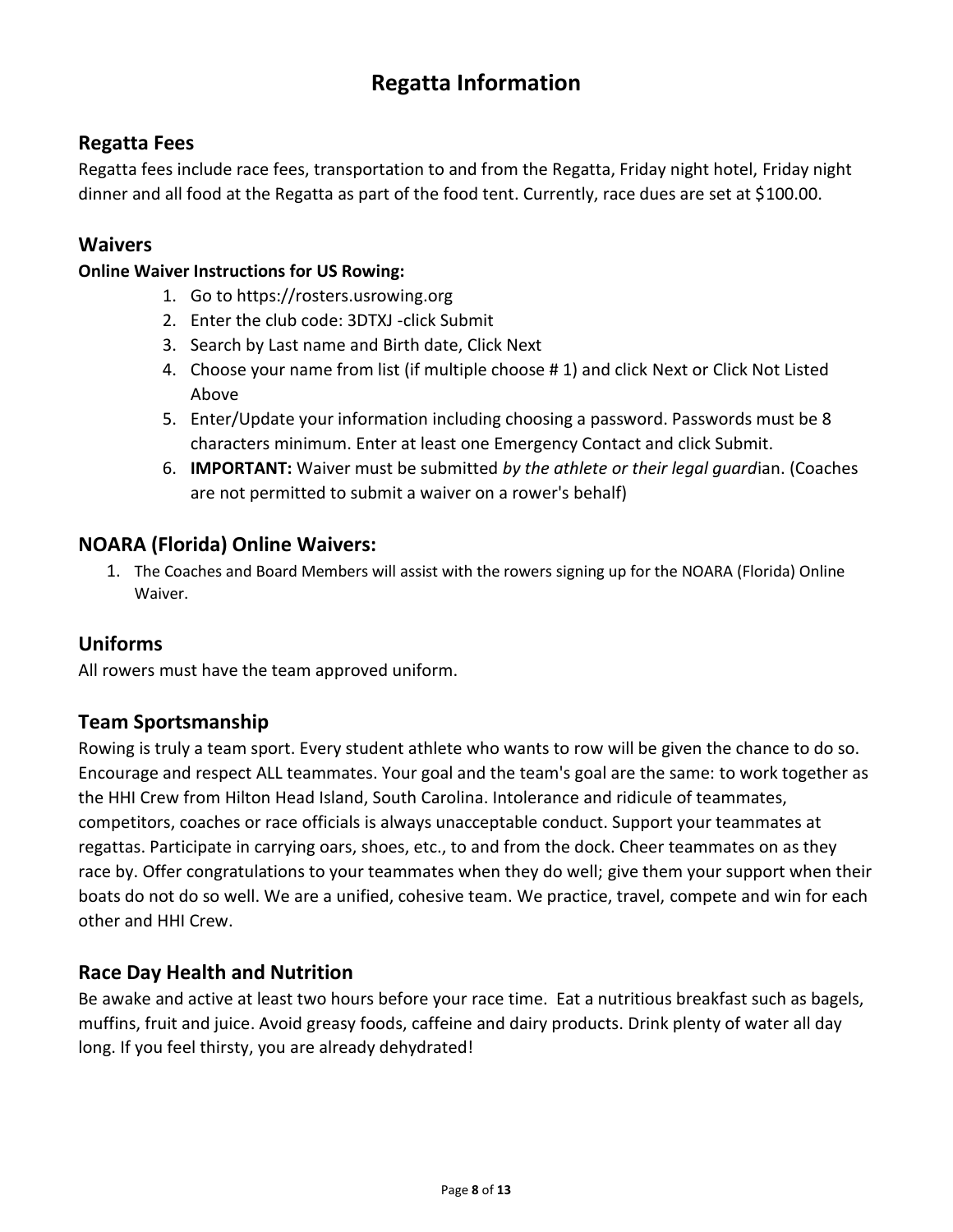# **Regatta and Travel Policy**

## **Rower Conduct**

- Team members are responsible for appearing on time for carpool or bus transportation and will have all required documents and payments.
- Luggage must be available for inspection by coaches or chaperones
- Any change to transportation status must be cleared through the Trip Organizer or Coaches.
- If rowers are being transported by private carpool they will treat the driver and the car with respect and obey all requests from the driver.
- Rowers will make coaches or designated parent volunteers aware of any medical issues as soon as possible.
- At each Regatta, there will be a minimum of 2 designated chaperones at night; one for females and one for male rowers.
- Rowers are prohibited from leaving the race site, hotel, restaurant or other team designated spaces without the explicit consent of a Coach or Chaperone. Permission from your own parents or other adult participants is not sufficient.
- Rowers will be in their rooms for bed check at the curfew designated by the coaches at the evening team meeting.
	- $\circ$  Once bed checks have occurred, rowers will refrain from the use of personal electronics, music, loud conversations or any other behavior that would disturb their roommates.
	- o Rowers may not leave their room for any reason other than safety or in the event of an emergency. If rowers need to leave their rooms for any reason other than an emergency, they must first notify the appropriate Chaperone.
	- o Rowers may not change room assignments
- Only rowers assigned to a room may be in that room. All socializing, boat meetings and other interactions will take place in public areas. Exceptions must be approved by the coach or chaperone. Team members are expected to be courteous, respectful and follow all team instructions.
- There will be no fighting or roughhousing. Any disagreements between team members should be brought to the attention of the coaches, chaperones or parent volunteers
- Rowers are prohibited from using drugs, alcohol, tobacco or performance enhancing drugs. The use of any of these substances at any time is not only illegal but can compromise your performance, athletic potential and the safety of the team.

Volunteers, Trip Organizers and coaches are not responsible for the behavior of the athletes. We expect all Rowers to comply with the policies above. Failure to comply with the above expectations can result in immediate removal from the team activities or suspension from future regattas. Parents may be notified of inappropriate behavior and, if necessary, requested to pick Rower up from Regatta.

## **Chaperone Conduct**

No alcoholic beverages or controlled substances are to be consumed at any time. We also ask that parents/chaperones/siblings not disturb athletes once in their rooms for curfew. If it is necessary to contact an athlete after curfew, please contact a coach or administrator first. Remember there are three other athletes in a room that will be disturbed if you contact your child.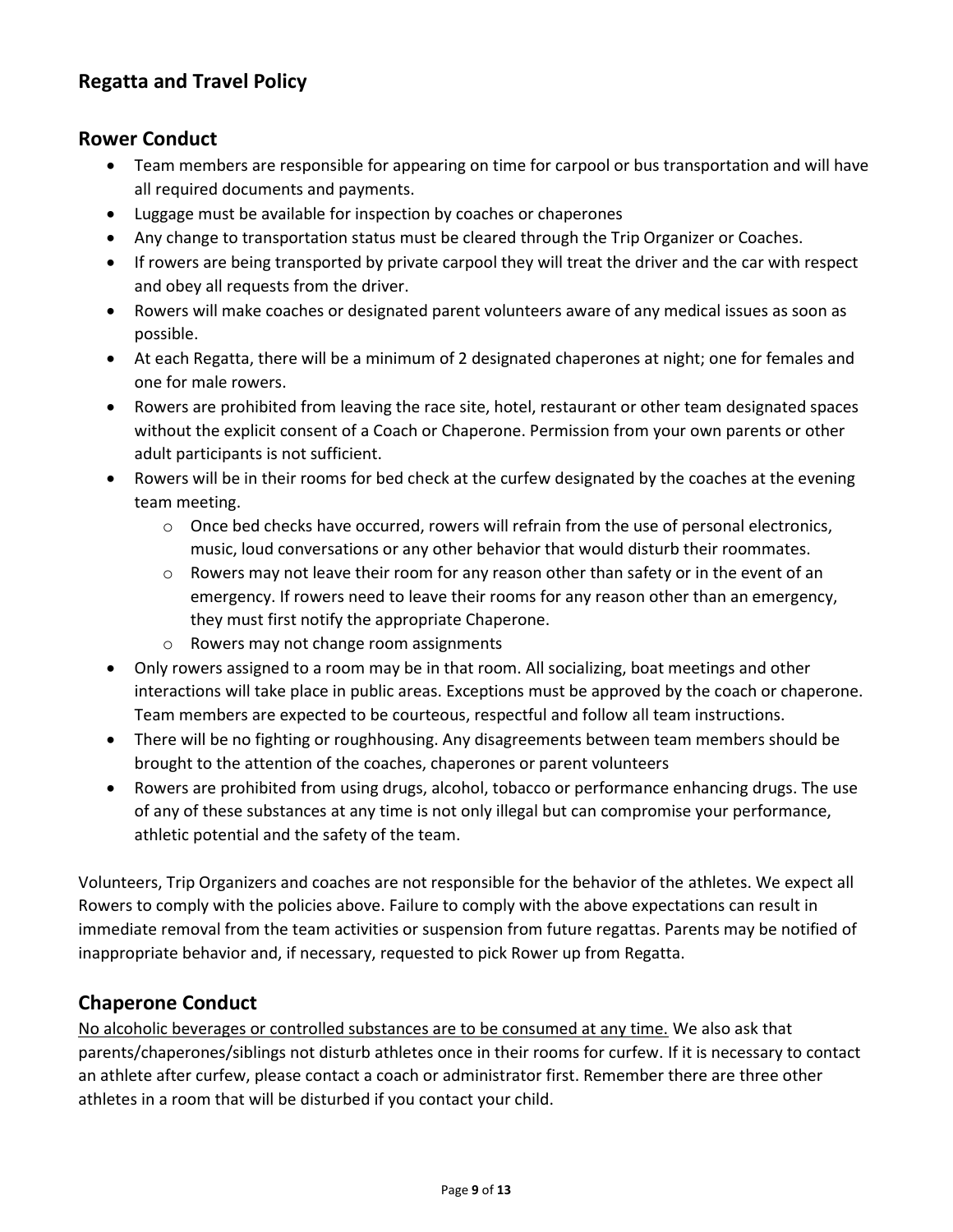# **Information for Parents**

## **General Membership Policies**

A member in good standing shall be defined as: An athlete, who has completed the swim test, has all required forms on file and whose dues are current. Only members in good standing may participate in practices and regattas.

#### **The following completed forms are required before the start of the season:**

- □ Registration Form
- □ Rowing Release and Waiver of Liability
- □ HHI Crew Medical Emergency Authorization to Treat
- □ Athlete Medical History Questionnaire
- □ Swim Test Policy and Procedure
- $\Box$  Pre-Participation Medical History and Physical Exam
- □ Season Fees and Uniform Deposit

#### **Volunteer Responsibility**

The Hilton Head Island Crew is entirely dependent on parent volunteers. We have many areas and committees **that require volunteers**. Please contact the appropriate Board Member if you are interested in volunteering, or have special skills, in a particular area.

#### **Standing committees and their Chairman:**

Registration – Joy Gentile Communications – Joy Gentile Equipment/Repair/Maintenance - Dave Erdman, Bob Pavelka Finance – Rhonda Rose Marketing - Events - Regattas –

#### **Grievance Policy**

- $\triangleright$  Step 1 Parents and/or rower discuss their concern with the coaches first.
- $\triangleright$  Step 2 Coach can bring it to the board if needed. Alternatively, if the parent is not satisfied with the result they can bring it to the board.
- $\triangleright$  Step 3 Board listens and decides what the appropriate course of action is needed.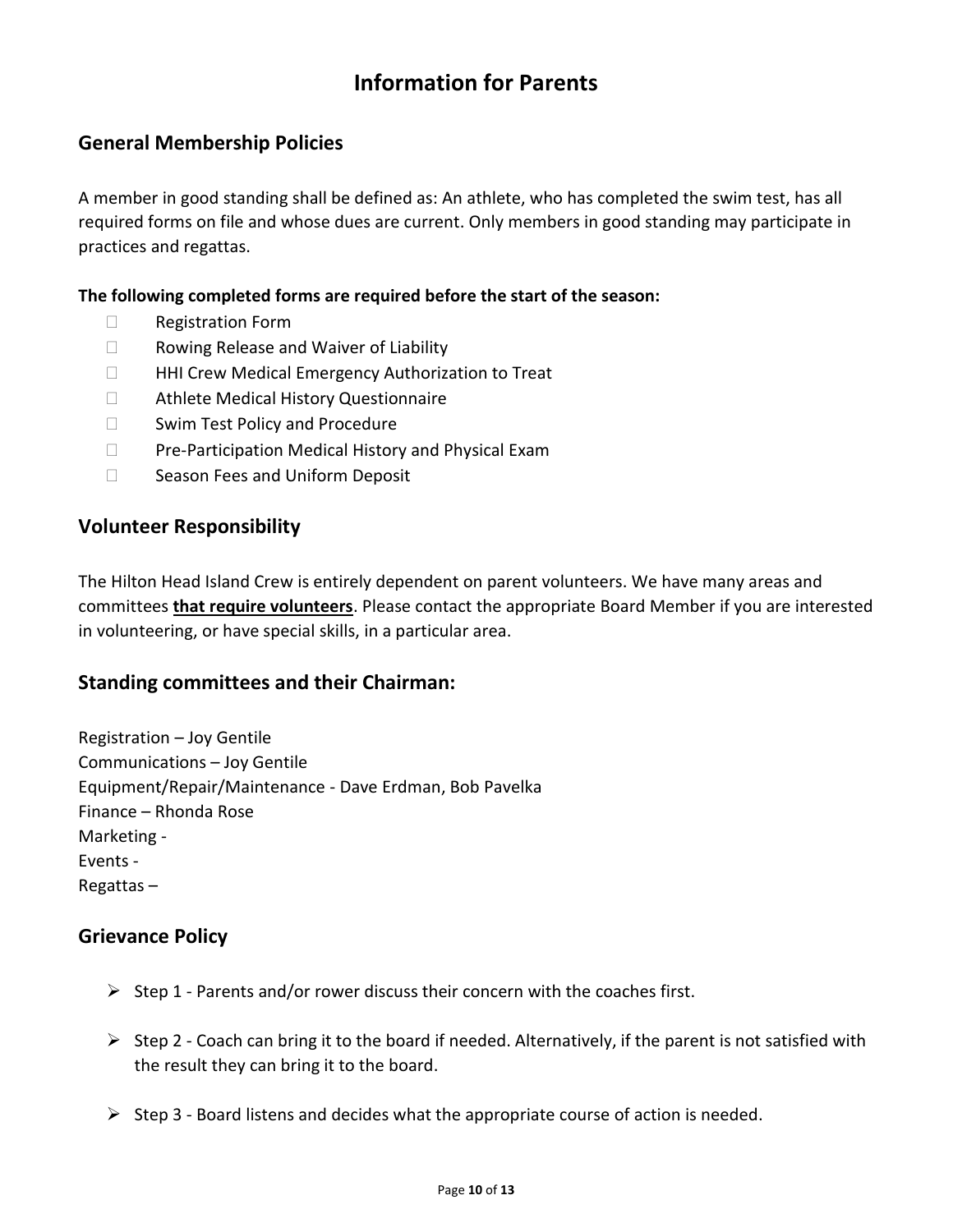# **Safety**

#### **General safety policies**

- $\triangleright$  Rowers are required to stay in groups of two or more at all times, including practice, team events and Regattas.
- $\triangleright$  Valuables should be locked in a car, or in the team strong box, since they will be unattended during water training.
- ➢ Injuries should be reported to coaches immediately. If necessary, coaches will contact parents using the medical emergency information provided.
- ➢ Rowers will cease ALL conversation once "Hands On" has been called so they can understand and follow the directions.

#### **Water Safety**

- $\triangleright$  Weather conditions are observed by coaches and we will not row in risky conditions.
- $\triangleright$  Coaches will monitor land based workouts, especially on Squire Pope Road.
- ➢ Boats rarely capsize but our coaches have launches which can accommodate 9 athletes. Our shells also float.
- $\triangleright$  Every rower must pass a swim test before practicing with the team.
- $\triangleright$  At the beginning of the season, all rowers will be given the proper safety instructions in the event of a boat capsizing.

#### **Communications**

The email address for the club is [rowhhi@gmail.com.](mailto:rowhhi@gmail.com) Individual board member emails and/or phone numbers are at the front of this handbook.

Coaches will text athletes and parents regarding schedule changes or cancellations due to inclement weather or other issues.

#### **Media Release**

I hereby give permission for Hilton Head Island Crew to use images of my son or daughter for promotional purposes. This permission includes but is not limited to: hhicrew.org, marketing materials or newspaper articles.

If you choose not to allow these images to be used, you must email the Board President at [rowhhi@gmail.com.](mailto:rowhhi@gmail.com) This notification must be made in writing and not in person.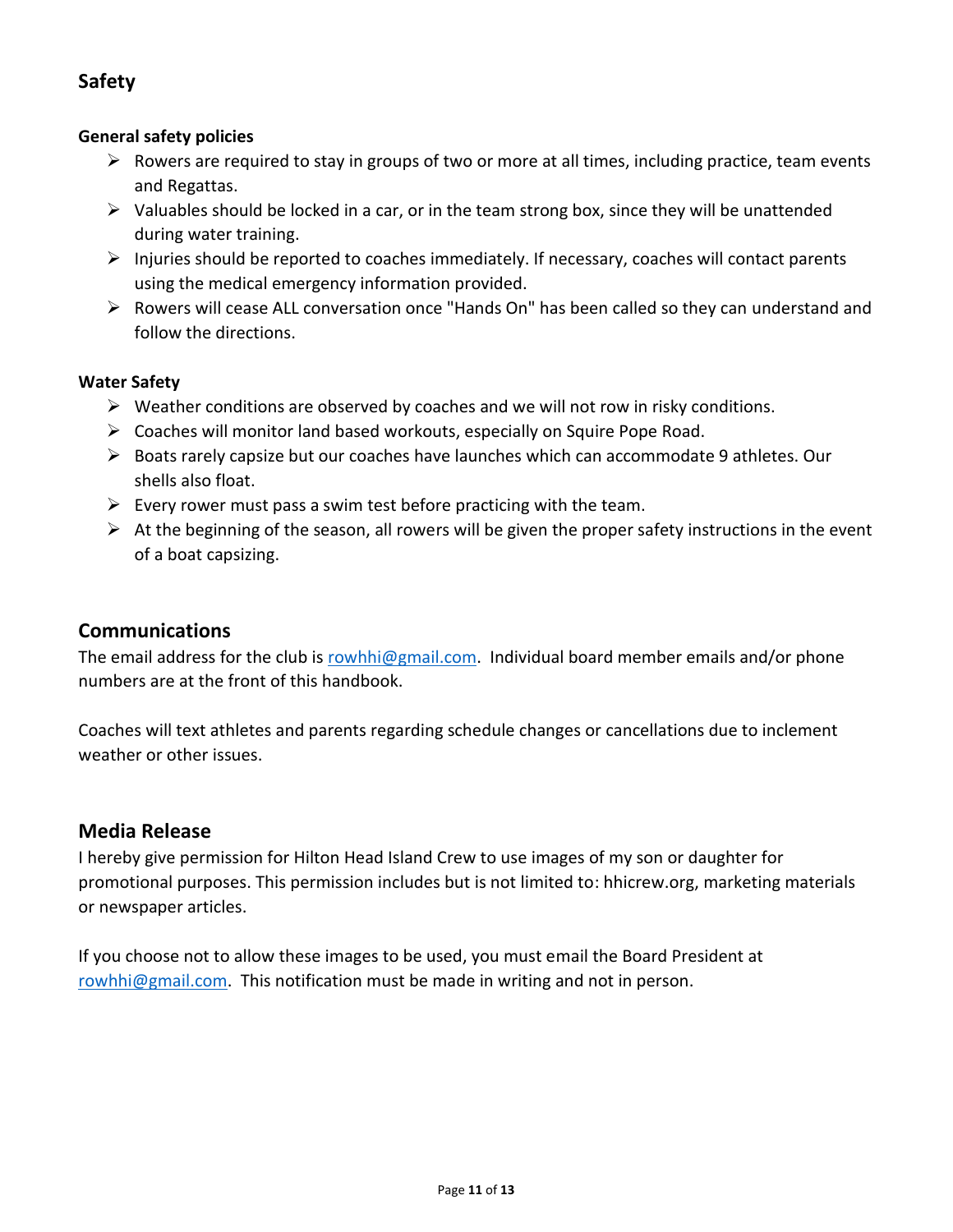# **HHI Crew - Code of Conduct for Participation**

HHI Crew expects a high standard of behavior from the student athletes. Therefore the students and parents are expected to act in a professional manner. The following standards of behavior are expected from anyone associated with the Club while at practice, at regattas, during Club travel, or any Club function, to ensure its success.

- $\triangleright$  All persons are expected to act in a courteous, respectful and responsible manner, with good sportsmanship and team spirit. As a team sport all participants will be expected to support each other's efforts. No foul language or derogatory actions/comments will be tolerated.
- $\triangleright$  Directions given by coaches and parent volunteers will be followed. The coach will make the final determination regarding the setting of boats and regatta participation.
- $\triangleright$  Students will be on time and attend their assigned practices. The team administrator must be notified 24 hours in advance if an absence is necessary. Unexcused absences may affect an athlete's seat or boat assignment.
- $\triangleright$  Sign-in and checkout procedures will be followed. Students are not to leave practice until dismissed. Students will have reliable and timely pickup plans in order to not inconvenience coaches or supervisors.
- $\triangleright$  Club equipment will only be used with direct supervision and approval by the coachingstaff.
- $\triangleright$  Students will wash and clean boats, oars and equipment, and replace all equipment in the proper place after each rowing session.
- $\triangleright$  Students will advise the coaches or parent supervisors immediately if equipment is damaged or has any loose parts (accidents do happen and need to be addressed as soon as possible).
- $\triangleright$  Irresponsible behavior is unacceptable while in the boats or on land. Students will be aware that they are using very expensive boats and equipment and will handle all equipment, and themselves, with great care. It is important, especially in the boat, that the coach and coxswain can be heard at all times. No unnecessary conversations!
- ➢ Students will assist in the preparation and breakdown before and after a regatta. Students will not leave a regatta until it is over, or when excused by the team administrator. Regattas are team events and require support and participation of all members for the entire event.
- $\triangleright$  Insofar as crew demands personal physical exertion and team cooperation, athletes and teammates will be expected to give their best efforts and attitudes at all times.
- $\triangleright$  Rowers are prohibited from using drugs, alcohol, tobacco or performance enhancing drugs. The use of any of these substances at any time is not only illegal but can compromise your performance, athletic potential and the safety of the team.

The following are examples of inappropriate behavior that will also elicit consequences. Being indicted for a felony, convicted with driving under the influence, being in the possession of or under the influence of illegal substances, unlawful possession of a weapon, unlawfully discharging a weapon, vandalism, using Internet sites (such as Snapchat, Instagram or Facebook) to harass, bully or threaten other students or club personnel, or to post pornographic, vulgar or obscene pictures or statements.